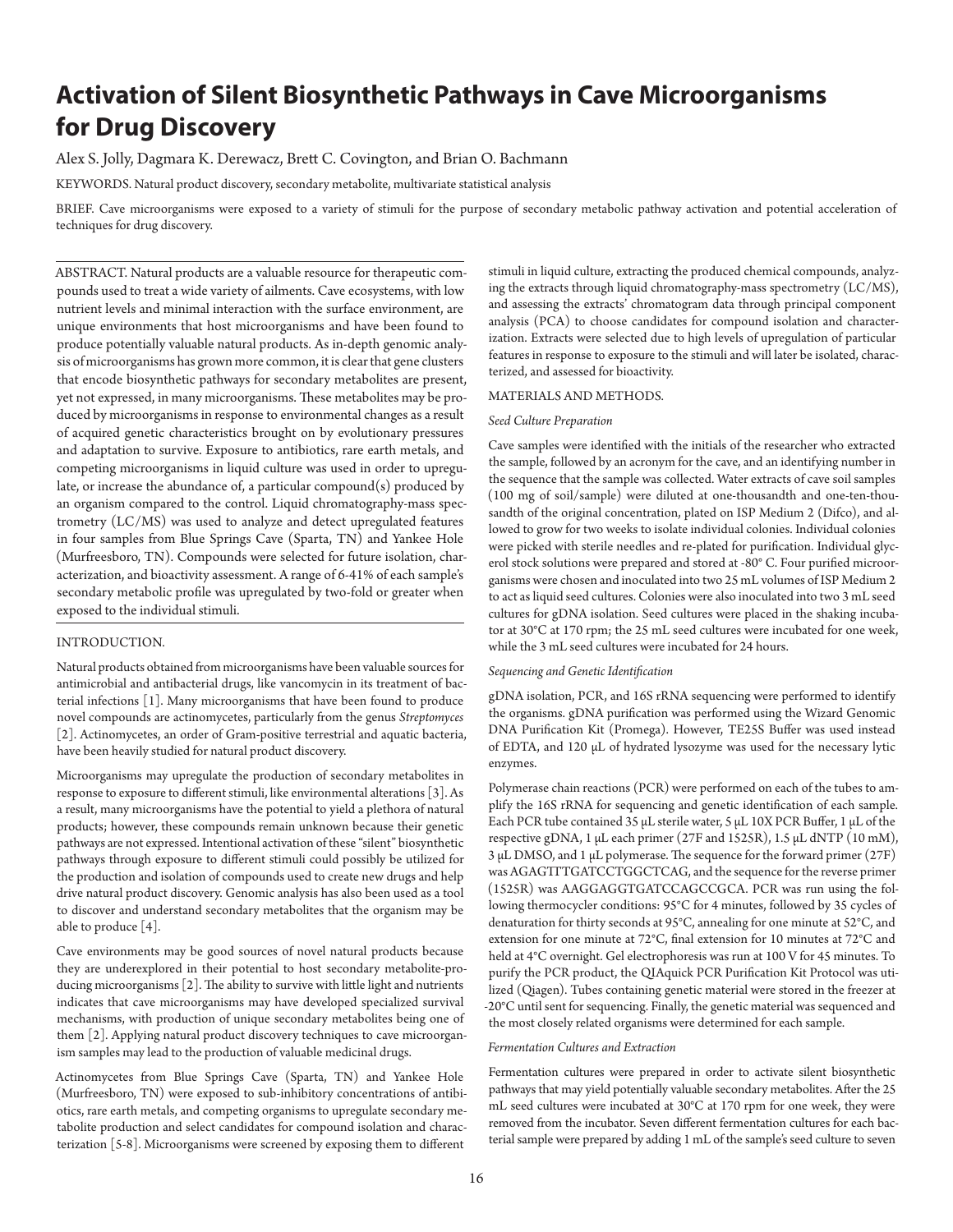different flasks containing 25 mL of ISP Medium 2. Each of these different fermentation cultures exposed the bacteria sample to six different stimuli and one, containing ISP Medium 2 and the sample, was prepared as a control. Each of the following compounds or competing organisms was added to one of the fermentation cultures per organism: 25 μL of 120μM streptomycin, 25 μL of 120μM rifampicin, 17.6 μL of 1900μM LaCl<sub>3</sub>, 25.9 μL of 200μM ScCl<sub>3</sub>, 200 μL of *T. pulmonis* in liquid culture (isolated from Snail Shell Cave), or 200 μL of *R. wratislaviensis* in liquid culture (from NRRL Culture Collection) [6, 9]. The liquid bacteria cultures of *T. pulmonis* and *R. wratislaviensis* were added to the fermentation cultures 24 hours after the start of fermentation to avoid overgrowth of competing organisms. These were incubated at 30°C at 170 rpm for one week.

The fermentation cultures underwent extraction to capture the secondary metabolites produced by the organism. First, the cultures were removed from the incubator, 25 mL of methanol was added to each flask, and the cultures were incubated under the same conditions for one hour. The cultures were transferred to conical tubes, centrifuged at 3,750 rpm for 10 minutes (additionally centrifuged, if necessary, until transparent), and the supernatant was transferred to a new conical tube. Afterward, 8 mL of the extract was then transferred into a test tube and dried overnight; the residue of each extract was stored at 4°C. The following day, the dried extracts were massed and a mixture of 50% methanol/50% water was added to each test tube (at a ratio of 5 μL/mg of dried extract) to rehydrate the sample. Extracts were vortexed, allowed to sit for two hours, and then vortexed again.

#### *LC/MS and Analysis*

Extracts were analyzed using LC/MS and PCA and were compared to the control extract to assess the upregulation of secondary metabolism caused by stressing the bacteria with different stimuli. For LC/MS analysis, 20 μL of extract was injected to be analyzed. LC/MS was run for fifty-five minutes, including a 30-minute gradient and 25-minute wash in the following two buffers: Buffer A was composed of 950 mL sterile water, 50 mL acetonitrile, and 10mM ammonium acetate, while Buffer B was composed of 950 mL acetonitrile, 50 mL sterile water, and 10mM ammonium acetate. Samples were run in duplicate in order to ensure the validity of the data received. LC/MS chromatograms for each sample set were visually assessed to observe upregulated peaks by comparing and noting differences in runs containing one of the stimuli to the control. The raw data was first processed using XCMS software (Scripps Center for Metabolomics) and was statistically analyzed and compared using PCA. PCA, a method used to statistically compare samples through use of visual plots to show degree of relation among different data points, was used to determine and compare how each sample reacted to different stimuli through comparison of upregulated features. Particular features from the dataset that were found to be highly upregulated and to have ideal mass-to-charge ratio (m/z) values were chosen as potential candidates for future isolation and characterization.

#### RESULTS.

# *Principal Component Analysis (PCA)*

Microorganisms were exposed to stimuli in liquid culture in order to activate silent biosynthetic pathways and analyze the upregulation of different features from the LC/MS chromatogram data. PCA was used to statistically compare how each sample reacted to different stimuli by the generation of visual plots. The color code for the different stimuli is used throughout this section and is as follows: purple is R. wratislaviensis, orange is T. pulmonis, red is rifampicin, dark blue is ScCl3, grey is LaCl3, light blue is streptomycin, and yellow corresponds to the control. Figure 1A shows a loadings plot, which compares the degree of similarity among all of the cultures containing a stimulus to the sample set; cultures that are closer to one another on the graph are statistically more similar. Figure 1B is an S-plot that statistically compares the similarity between the R. wratislaviensis culture and the control for each feature. Features that are farther from the center are said to be more statistically dissimilar from the others. Figure 1C compares relative intensity values among stimuli in each sample for selected upregulated mass-charge ratio values to determine the stimuli in which these features were most highly upregulated.



**Figure 1.** The HMBlue0331 organism was selected for the creation of an individual graph due to a higher number of ideal selected features for analysis. A) This figure is a loadings plot for the HMBlue0331 sample, which shows the correlations among the upregulated features from each of extracts that were exposed to different stimuli. B) This figure is an S-Plot comparing the control (left) to the R. wratislaviensis coculture (right) and highlights interesting m/z values. C) This bar graph shows the compared intensity values for each culture condition for the four different selected features. The bars are color-coded to match their respective bubbles in the PCA plot in Fig. 1A.

**Figure 2A** shows a PCA plot for the KDYank031 organism, which used the same properties as Fig. 1A to compare cultures containing different stimuli and to find and prioritize ideal features based on their degree of upregulation from the control. Figures 2B and 2C show similar plots for the BBBlue012 and KDYank042 organisms. In Figure 2D, a loadings plot is shown which compares statistical similarity among all features for that organism; features that are closer together are more similar. When compared to Fig. 2A, specific regions of the graph were colored to show specific features that were more highly upregulated when exposed to certain stimuli, and selected features were distinguished by their m/z values. This type of graph was generated for the BBBlue012 and KDYank042 organisms in Figures 2E and 2F. Figure 2G, 2H, and 2I, which are similar to Figure 1C, show the comparison of the relative intensity values for each of the different color-coded stimuli in the selected features to determine the stimuli in which the feature was most highly upregulated for the respective organism.



Figure 2. (A-C) These figures show PCA plots comparing each fermentation culture condition for the KDYank031, BBBlue012, and KDYank042 samples. D-F)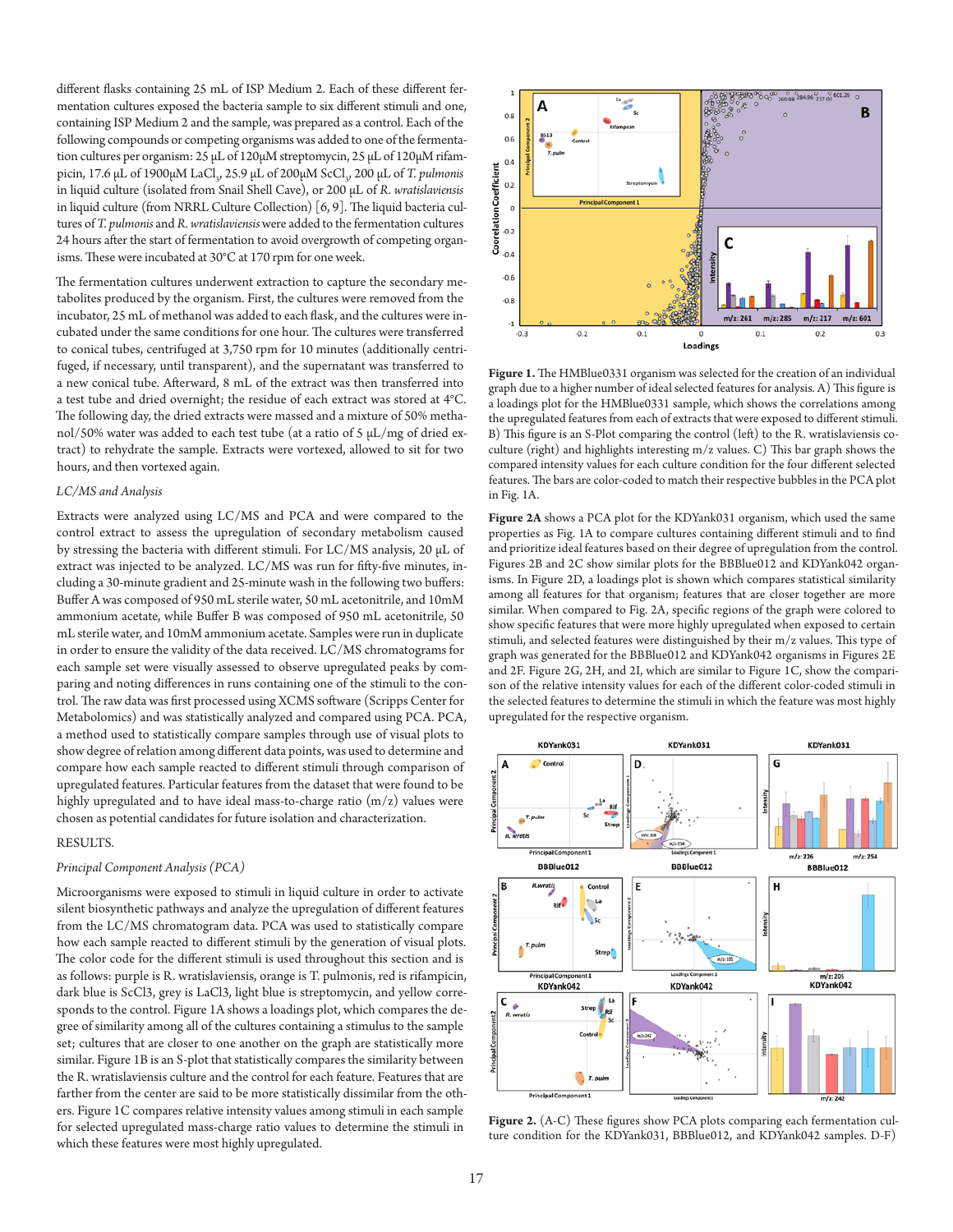These figures show loadings plots for each sample with highlighted regions (colorcoded for respective stimuli color) and mass-charge ratio (m/z) values for selected features. G-I) These color-coded bar graphs compare averaged LC/MS intensity values, with error bars representing standard deviation, for each condition for the respective highlighted features in Figs. 2D-2F.

#### *Secondary Metabolic Profile Upregulation*

Figure 3 shows the percentage of the features upregulated by two-fold or greater for each stimulus to analyze the overall effect of each stimulus in activating the microorgansims' silent biosynthetic pathways. When exposed to individual stimuli, 6-41% of each organism's secondary metabolic profile was upregulated by two-fold or greater. When the total set of upregulated features for each organism was analyzed, a range of 25-54% of each organism's total secondary metabolic profile was upregulated by two-fold or greater when the response to each stimulus was compared.



Figure 3. This figure compares the percentage of the respective organism's secondary metabolic profile that was upregulated by two-fold or greater for each stimulus to the control for each of the four samples. The colors of each of the bars for each sample correspond to the colors for each stimulus in Fig. 3A.

#### *16S rRNA Genetic Identification*

Table 1 shows the closest genetic relative for each organism through 16S rRNA sequence comparison to known organisms in the EZTaxon database (EZBioCloud). HMBlue0031 was determined to be most closely related to the actinomycete species Micromonospora coxensis, which is notable as actinomycetes have been known producers of valuable natural products.

**Table 1.** This table reveals the closest known relative to the sample organisms when the 16S rRNA sequences were compared using the EZTaxon database. The table shows the length of each 16S fragment, the similarity of the sample organism to the identified closest relative, and the completeness of the sequenced 16S fragment.

| Organism<br>Name | Length<br>(bp) | <b>Closest Relative</b>    | Similarity<br>$(\% )$ | Completeness<br>(96) |
|------------------|----------------|----------------------------|-----------------------|----------------------|
| HMBlue0331       | 1416           | Micromonospora<br>coxensis | 99.22                 | 98.2                 |
| KDYank031        | 1447           | Bascillus drentensis       | 99.01                 | 98.1                 |
| BBBlue012        | 1264           | Bradyrhizobium<br>betae    | 92.89                 | 89.5                 |
| KDYank042        | 703            | Bascillus drentensis       | 82.53                 | 47.8                 |

### DISCUSSION.

This study sought to utilize exposure of cave microorganisms to different stimuli to enhance secondary metabolite upregulation for natural product discovery. Extracts were selected from the data as candidates for compound isolation and characterization based on high upregulation of features detected from PCA and raw chromatogram analysis, which potentially allows for prediction of characteristics of the secondary metabolites like molecular weight.

PCA analysis of the HMBlue0331 sample organism highlighted four unique, distinct features that were selected as leads for future isolation, characteriza-

tion, and assessment of bioactivity (Fig. 1). As this organism also produced dark brown extracts compared to the yellow-orange color of the liquid medium, the sample's extracts were visually distinguished and gained greater interest compared to others in the data set. As the T. pulmonis and R. wratislaviensis co-culture extracts for this sample showed high upregulation for the selected features and the visually interesting dark color, these extracts were primarily selected for initial attempts at isolation.

Furthermore, PCA analysis of the KDYank031, BBBlue012, and KDYank042 sample microorganisms highlighted additional features that were selected for future assessment (Fig. 2). It can be noted that in Figures 2G-2I, the T. pulmonis, R. wratislaviensis, and streptomycin-treated extracts showed high degrees of upregulation when compared to the control. This, combined with the similar trend that can be observed for the HMBlue0331 sample organism, provides stronger evidence that these stimuli could be highly useful for upregulation of secondary metabolite production and natural product discovery, reinforcing ideas in previous literature [5-7].

When the overall effect of the stimuli upon the sample's secondary metabolic profile was assessed, 6-41% of each organism's secondary metabolic profile was upregulated by two-fold or greater when exposed to each individual stimuli (Fig. 3). In total, 25-54% of each organism's total secondary metabolic profile was upregulated by two-fold or greater when responses to each stimulus were compared. It can be therefore concluded that exposure to these stimuli can activate previously silent biosynthetic pathways and increase secondary metabolite production, causing the generation or upregulation of novel compounds that could be potentially utilized for the production of medicinal drugs.

The HMBlue0331 organism is most closely related to Micromonospora coxensis (Table 1), the only identified actinomycete from the sample set. Actinomycetes have been known to produce secondary metabolites used in the production of medicinal drugs [4]. Furthermore, the Micromonospora genus has been known to produce antibiotic compounds, such as telomycin [10]. This strengthens the possibility that this organism could produce novel natural products with valuable medicinal purposes.

Actinomycetes have numerous secondary metabolite gene clusters, which are often silent [11]. With the demonstrated ability of these methods to upregulate the secondary metabolic profile of an actinomycete and other microorganisms, these methods for secondary biosynthetic pathway activation pose strong potential in their use for natural product discovery. Different methods for activating silent gene clusters have been developed and successfully utilized in natural product discovery, with several presented in this study. As PCA serves as a tool for comprehensive analysis of secondary metabolomes derived from microorganisms extracts, it has the advantage of selecting the leads for isolation based on their uniqueness, rather than abundance as it has been historically performed.

Future studies will attempt to isolate and characterize the selected compounds through size-exclusion chromatography, high-performance liquid chromatography, and mass spectrometry. Isolated compounds will be assessed for bioactivity through thin-layer chromatography. Additional attempts at isolation and assessment of other samples from caves such as Snail Shell Cave (Rockvale, TN) and Ellison's Cave (Walker County, GA), which were not assessed using LC/MS due to time constraints, will occur. Therefore, these extract will undergo the same analysis methods, to select candidates for isolation and characterization and assessment of bioactivity.

Based on the current results, these methods may accelerate natural product discovery and help to find novel compounds that could be used for the production of valuable medicinal drugs. Furthermore, these results strengthen the idea that cave ecosystems are apt environments for discovery of microorganisms that may yield secondary metabolites due to their extreme environments. These compounds could be useful in the alleviation of ailments and could therefore be highly valued by the medical industry.